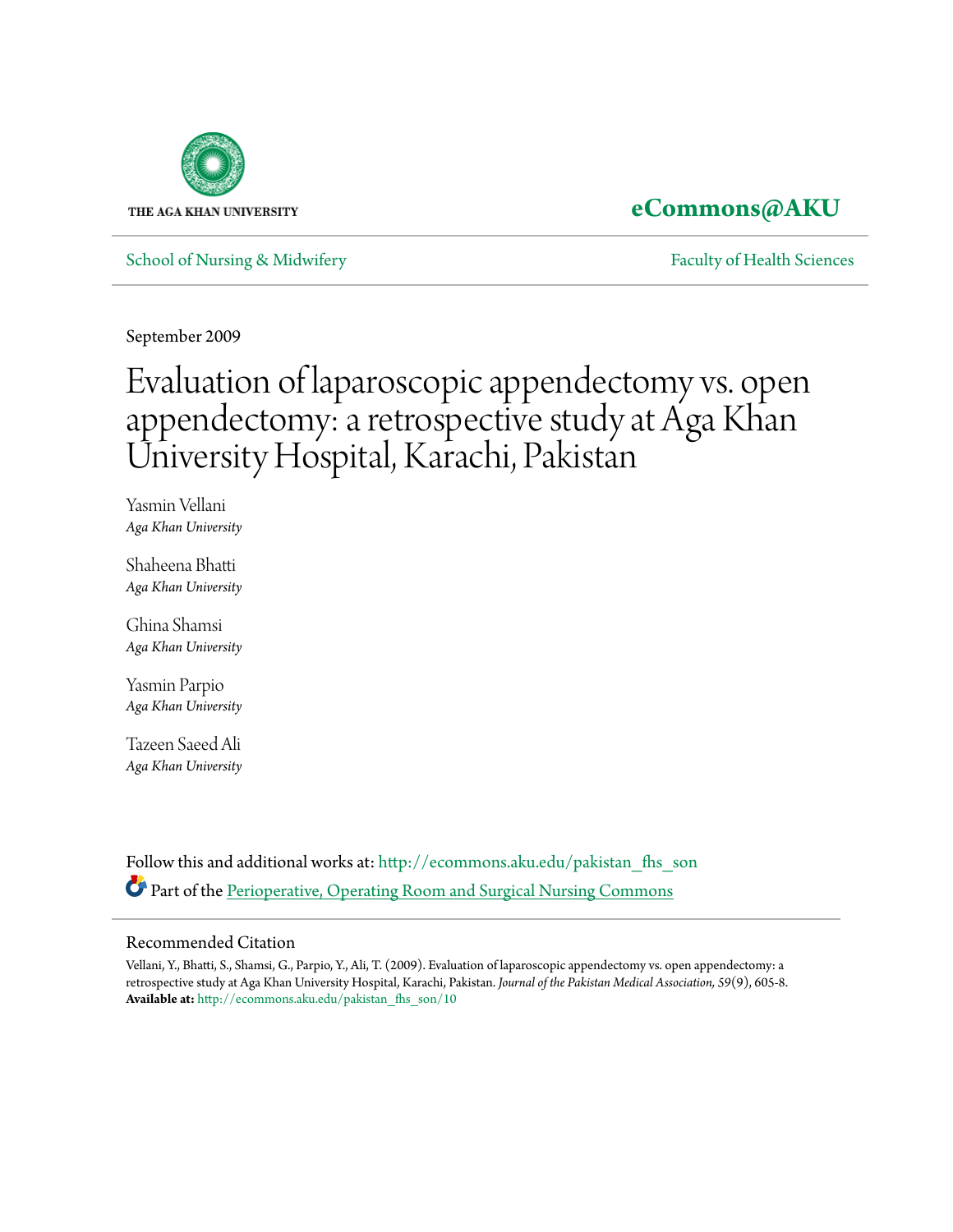# **Original Article**

# **Evaluation of Laparoscopic Appendectomy vs. Open Appendectomy: A Retrospective Study at Aga Khan University Hospital, Karachi, Pakistan**

Yasmin Vellani,<sup>1</sup> Shaheena Bhatti,<sup>2</sup> Ghina Shamsi,<sup>3</sup> Yasmin Parpio,<sup>4</sup> Tazeen Saeed Ali<sup>5</sup>

Department of Nursing Services,<sup>1,2</sup> Department of Surgery,<sup>3</sup> School of Nursing, Department of Community Health Sciences,<sup>4,5</sup> The Aga Khan University Hospital, Karachi, Pakistan.

#### **Abstract**

**Objective:** To compare open and laparoscopic appendectomies and to evaluate the level of efficacy of both types of appendectomy performed at Aga Khan University Hospital (AKUH).

**Methods:** Based on this strong study rationale, a clinical audit of patient's records was performed to evaluate the significance of this technique as a treatment modality. The study population comprised of patients with appendicitis admitted in the Department of Surgery from January 2004 to December 2004. The patients' charts were reviewed to ascertain whether the procedure was done as an acute case or as an elective procedure. The predictor variables explored in this study were: age, gender, ultrasound and CT focused procedure, operative time, post-operative stay, number of hours required for the return of bowel function, use of narcotic analgesia and the total hospital bill of the respective patients.

**Results:** A total of 49 patients' clinical charts were reviewed. Of these, 29 patients had had laparoscopic appendectomies and the remaining 20 had open appendectomies. The mean post-operative stay in days was relatively shorter for laparoscopic appendectomy  $(1.97 \pm 2.3)$  compared to open appendectomy  $(3.1 \pm 1.8)$ . The average time for the return of bowel movement was remarkably lesser for laparoscopic appendectomy (10.6  $\pm$ 8.2) hours than open appendectomy ( $21 \pm 13$ ) hours. Two of the independent variables: CT focused (P-value: 0.01) and operative times in minutes (P-value: 0.06) were found to be significantly associated with the types of appendectomy. Hence our study found that laparoscopic appendectomy, although relatively expensive, is a safe and effective procedure for the removal of appendix over open appendectomy (JPMA 59:605; 2009).

## **Introduction**

Open appendectomy has been a safe and effective operation for acute appendicitis for more than a century. According to the literature, approximately 7% of the population develop appendicitis in their life time, with peak incidence between the ages of 10 and 30 years, thus making appendectomy the most frequently performed abdominal operation.<sup>1</sup> Recently, several authors proposed that the new technique of laparoscopic appendectomy should be the preferred treatment for acute appendicitis. However, unlike laparoscopic cholecystectomy, laparoscopic appendectomy has not yet gained popularity.<sup>2</sup> Furthermore, laparoscopic appendectomy is a new procedure as compared to laparoscopic cholecystectomy. Laparoscopic cholecystectomy is now considered a standard method of performing cholecystectomy and has mostly replaced the old method throughout the world, while appendectomy has yet to achieve such popularity.<sup>3</sup> Since its introduction by Mcburney in 1984, appendectomy has been a treatment of choice for acute appendicitis.<sup>4</sup> Appendicitis is the most common intraabdominal condition requiring emergency surgery, with a lifetime incidence of six percent. For more than a century, open appendectomy remained the gold standard of treatment

minimally invasive techniques for treatment of various surgical ailments. In this respect the most popular ones have been the procedures with minimum hospital stay, less surgical trauma and a better quality of life.<sup>5</sup> This idea is the driving force behind the use of laparoscopic surgery to perform appendectomy. In 1981, Semm, a German gynecologist performed the first laparoscopic appendectomy.<sup>6</sup> Despite its use predating laparoscopic cholecystectomy by 4 years, laparoscopic appendectomy has not gained the same wide spread popularity and enthusiasm. Laparoscopic appendectomy has emerged as a safe procedure, and its potential advantages of shorter hospital stay, early mobilization, early return of bowel function, acceptable complication rate along with the recent enthusiasm of minimally invasive surgery, has led some authors to advocate this approach as the procedure of choice for uncomplicated appendicitis.7,8 According to a study conducted in Pakistan, in Asian society there is usually one bread earner in the family. If illness befalls him then early return to normal productive life is important.<sup>3</sup> According to another author, laparoscopic appendectomy is associated with less post-operative pain and a shorter post-operative stay than the open technique.<sup>9</sup>

of acute appendicitis and for interval appendectomy. With the advent of new surgical techniques the quest has been raised for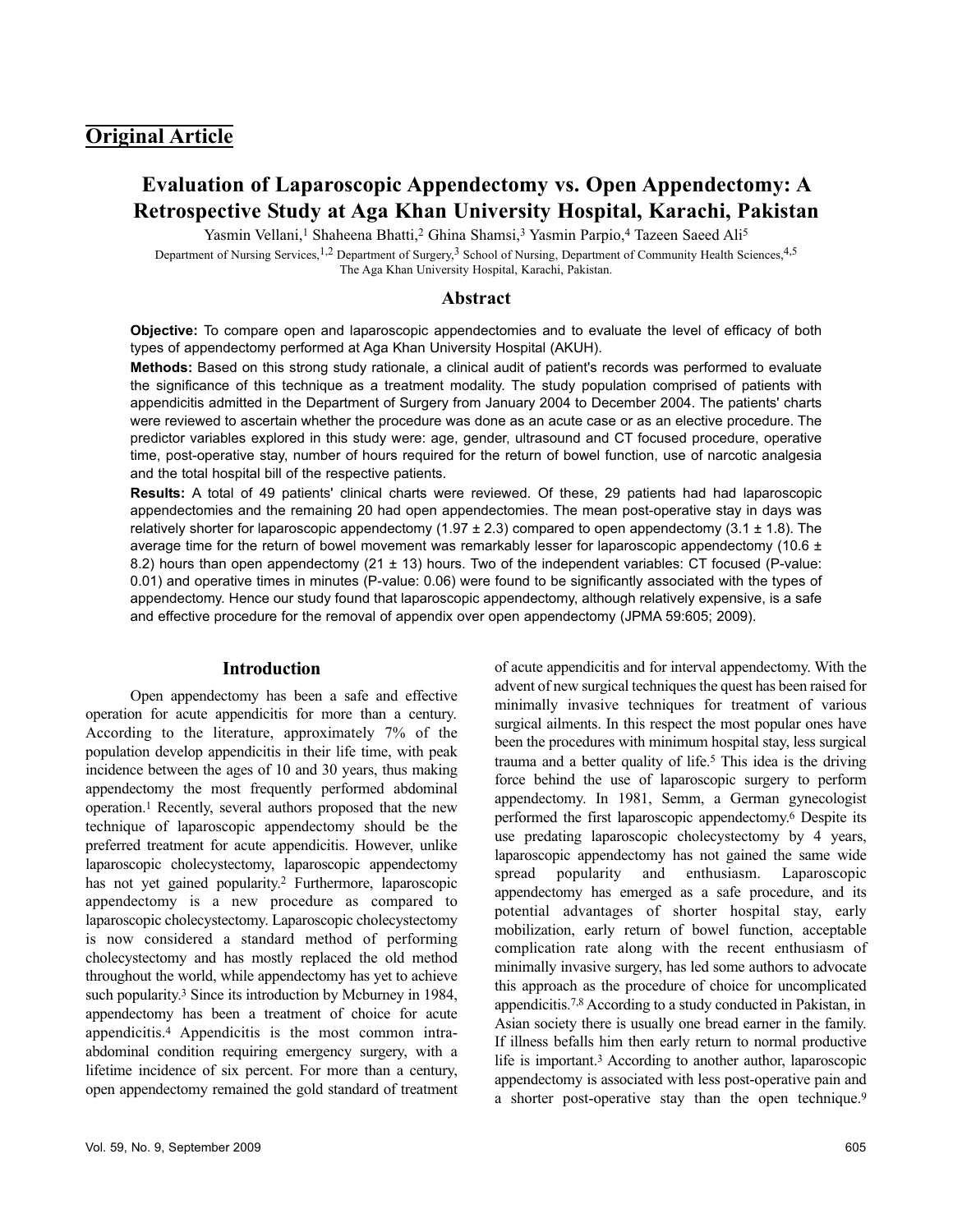However, the open technique is faster and less expensive than the completely laparoscopic method.

Literature search has revealed that laparoscopic appendectomy was associated with less post-operative pain and a smaller requirement ofpost-operative narcotic analgesia. In a study done by Ortega et al, a linear pain score was recorded in 135 patients blinded to the procedure of operation by special dressing. This pain score was much less in cases of laparoscopic appendectomy.<sup>10</sup> There have been numerous retrospective and uncontrolled series of laparoscopic appendectomy (LA), as well as 16 prospective randomized studies published to date. Although most of these have concluded that the laparoscopic technique is as good as open appendectomy (OA), there has been considerable controversy as to whether LA is superior or not.11-14 This study was conducted to compare the outcomes of laparoscopic appendectomy versus open appendectomy in patients with suspected acute appendicitis in the surgical ward of our institution; moreover, to evaluate the effectiveness and safety of laparoscopic appendectomy and conventional "open" appendectomy in the treatment of acute appendicitis.

## **Patients and Methods**

All adult patients' (> 20years of age)' charts with ICD codes for laparoscopic appendectomy between 1st Jan 2004 to 31st Dec 2004 were reviewed and data was used in this study. The information reviewed also included; age, sex, operation time, qualification of the surgeon (to note whether specialized training was absolutely necessary for this kind of technique or not), time taken for bowel function to restore, use of analgesia, post-operative stay and total charges. Patients operated by all general surgery faculty and residents for appendicitis were included. The procedure was performed both as an elective case for missed and interval appendectomy, and for acute appendicitis. Complete data of all patients who were admitted through the Emergency Department for surgery, with no known co-morbidities, and no previous lower abdominal surgeries were included for chart review. Patients who were identified to be at high risk for general anaesthesia, had a past history of lower abdominal surgeries, signs of perforation, or pre-existing diseases were excluded.

Data was collected by reviewing patient records, hospital charts, hospital bills and patient formulary record. Each patient chart, file and bill was checked by a second year surgery resident and personally by the author; separately to assure quality and validation of the data collected. This data was then merged and entered in SPSS by the second year resident and further validation of the results was done and results were rechecked. For categorical variables, frequencies and proportions were calculated whereas for continuous variables the mean and standard deviation were calculated. We also conducted t-test and chi-square in order to assess the association of certain variables with the type of appendectomy.

## **Results**

Information was collected on 49 patients from the records. Of these 20 underwent open appendectomy and 29 patients were subjected to laparoscopic appendectomy. The descriptive characteristics of both groups are shown in Table-1. The mean age for open appendectomy was  $23.85 \pm 1$ 

**Table-1: Descriptive characteristics of Lap appendectomy vs. Open appendectomy done in Adult surgical unit, AKUH (01January 2004 to 31 December 2004).**

**Characteristics n (%)**

| Lap Appendectomy V/S Open Appendectomy |               |
|----------------------------------------|---------------|
| Age in years                           |               |
| Mean (SD)<br>(1)                       | 23.8 (2.98)   |
| (2)                                    | 32.9 (2.48)   |
| Gender(1)                              |               |
| Male                                   | 21 (42.8%)    |
| Female                                 | 08 (16.3%)    |
| Gender(2)                              |               |
| Male                                   | $13(26.5\%)$  |
| Female                                 | $07(14.2\%)$  |
| U/S of pelvis/RIF                      |               |
| $(1)$ Done                             | $12(41.3\%)$  |
| Not Done                               | 17 (58.6%)    |
| $(2)$ Done b                           | $11(55.1\%)$  |
| N0t Done                               | $09(45\%)$    |
| <b>Focused CT for Appendix</b>         |               |
| $(1)$ Done                             | $12(41.3\%)$  |
| Not Done                               | $17(58.6\%)$  |
| $(2)$ Done                             | 02 $(10\%)$   |
| Not Done                               | 18 (90%)      |
| Operative time in minutes              |               |
| $(1)$ Mean $(SD)$                      | 83.17 (25.13) |
| $(2)$ Mean $(SD)$                      | 71.4 (18.07)  |
| Number of bowel function return        |               |
| $(1)$ Mean $(SD)$                      | 10.68 (8.26)  |
| $(2)$ Mean $(SD)$                      | 21.0 (13.05)  |
| Post op stay                           |               |
| $(1)$ Mean $(SD)$                      | 1.97(2.32)    |
| $(2)$ Mean $(SD)$                      | 3.10(1.83)    |

1. Laproscopic; 2. Open.

13.3 years whereas, for laparoscopic appendectomy it was  $32.9 \pm 13.3$  years. There were younger people in the group of open appendectomy compared to laparoscopic appendectomy. Overall, there were more male patients who had undergone both the surgeries (34 out of 49 patients). Among open appendectomy group, 65% of patients were males, as compared to 72% of laparoscopic appendectomy patients. There was higher number of laparoscopic appendectomy patients who had gone through Focused CT i.e. 41% as compared to open appendectomy i.e. only one percent. The mean number of hours for bowel function to return was higher for open appendectomy as compared to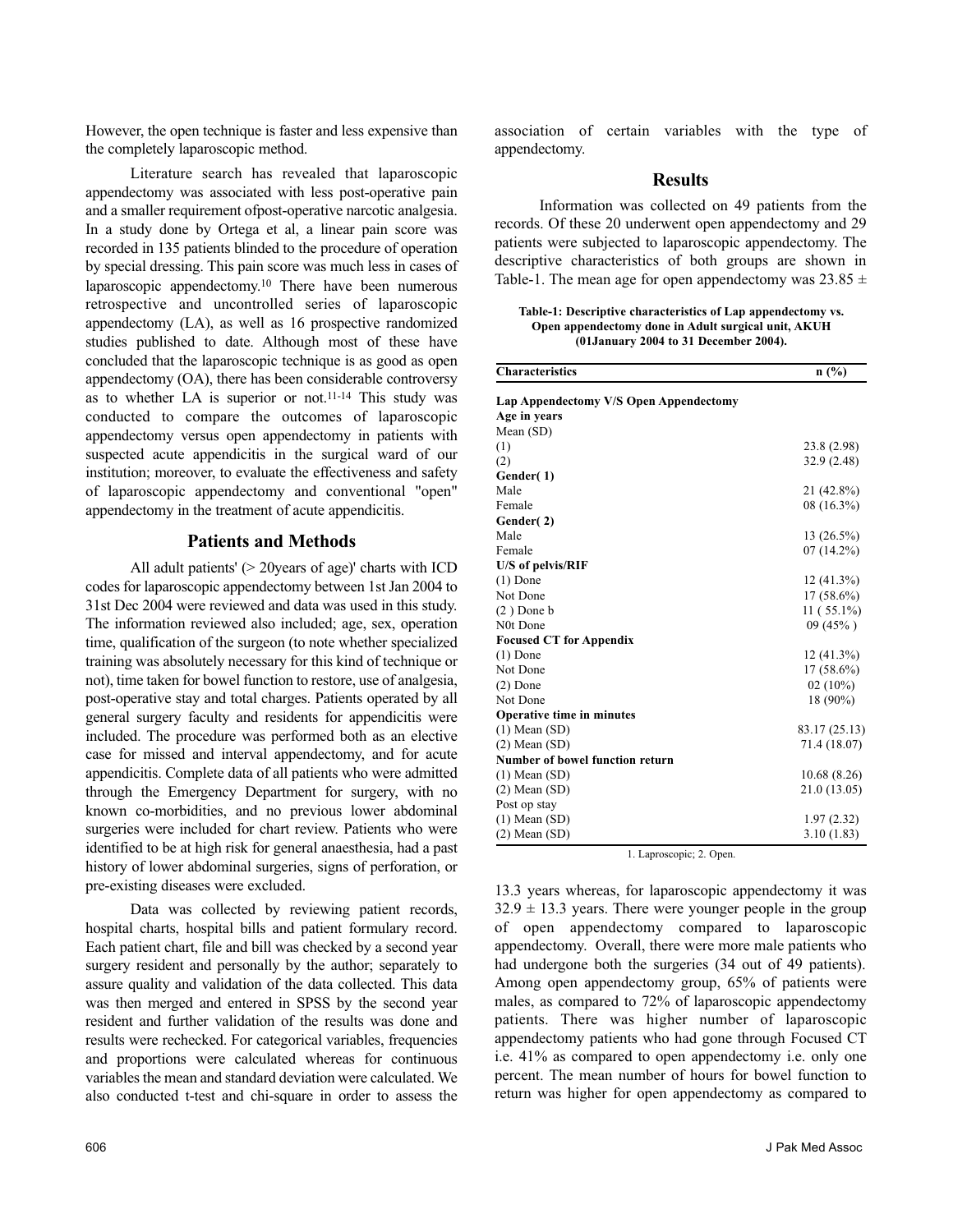laparoscopic appendectomy. Moreover, the mean numbers of days of post-operative stay was greater for open appendectomy patients in comparison to laparoscopic appendectomy patients. When conducting a chi-square and ttest, only two of the independent variables CT focused ( $P =$  $< 0.01$ ) and Operative times in minutes (P =  $< 0.06$ ) were found to be significantly associated with the types of appendectomy (Table-2). Overall, there was no significant

**Table-2: Inferential Statistics of Lap appendectomy vs. Open appendectomy done in Adult surgical unit, AKU (01January 2004 to 31 December 2004).**

| <b>Characteristics</b>                    | <b>P</b> values |
|-------------------------------------------|-----------------|
| Lap Appendectomy V/S Open Appendectomy    |                 |
| Gender                                    | 0.403           |
| Age                                       | 0.946           |
| $U/s$ pelvis/ $Rif$                       | 0.259           |
| Focused ct                                | 0.017           |
| Operative time in minutes                 | 0.063           |
| Number of hours for bowel function return | 0.136           |
| Post-operative stay                       | 0.952           |

statistical difference in demographics, operative timings and clinical presentation between laparoscopic and open appendectomy groups.

#### **Discussion**

To our knowledge based on published literature, few studies have been conducted to date in Pakistan on the comparison between laparoscopic appendectomy versus open appendectomy. Laparoscopic appendectomy was found to be safer than open appendectomy, in our review. Multiple studies have shown laparoscopic appendectomy to be safe for both acute and perforated appendicitis, but there have been conflicting reports as to whether it is superior from a cost perspective.12-14 The findings of this study on the effectiveness of laparoscopic appendectomy over open appendectomy are consistent with previous research. A study performed in Jamshoro also concluded that in comparison to open appendectomy, laparoscopic appendectomy was associated with a shorter hospital stay, decreased wound infection rate, decreased analgesic requirement, earlier return to normal activity and better cosmetic results. Therefore, laparoscopic appendectomy can be safely recommended for acute appendicitis unless laparoscopy itself is contraindicated.<sup>1</sup> Our study showed that laparoscopic appendectomy takes longer to perform with approximately a total of 90 minutes taken in all surgeries done, however; the recovery time is shorter than open appendectomy. A more comfortable post operative course, and lower wound infection rate has been proven. Our findings were consistent with previous study<sup>15</sup> which claimed, that this procedure has less postoperative pain and return to work in less than one week. The results of a meta analysis comparing LA and OA in Pakistan, shows clearly that LA

results in significantly less post operative pain, shorter hospital stay and quick resumption to work.<sup>3</sup>

The hospital costs of laparoscopic appendectomy are higher; however, laparoscopic appendectomy offers significant savings to patients due to quick recovery time. Our study has certain strengths like it was inexpensive and time saving. We utilized the already present data for our study. However, the limitations are the small sample size due to which we were not able to see the statistical significance of some of the potential variables like number of hours to bowel return and post-op stay. Moreover, we did not control the confounding effect of some of the independent variables in our analysis.

#### **Conclusion**

This comparative retrospective patient chart review showed that laparoscopic appendectomy is a safe and effective procedure as compared to open appendectomy. It decreases the length of post-operative hospital stay, earlier resumption of normal bowel movement, and less narcotic analgesia administration. Although the cost associated with laparoscopic appendectomy is higher than open appendectomy, the recovery and outcomes are more pronounced for laparoscopic appendectomy.

#### **Acknowledgements**

We thank Dr. Khurshid Khowaja, Director Nursing, for encouragement and guidance, Dr. Sanah Baig, Writer-in-Residence; we would also like to express our utmost gratitude towards the patients whose charts were reviewed for this paper.

#### **References**

- 1. Kumar B, Samad A, Khanzada TW, Laghari MH, Shaikh AR. Superiority of Laproscopic appendectomy over open appendectomy: The Hyderabad experience. Rawal Med J 2008; 33: 165-8.
- 2. Peiser JG, Greenberg D. Laparoscopic versus open appendectomy: results of a retrospective comparison in an Israeli hospital. Isr Med Assoc J 2002; 4: 91-4.
- 3. Kehagias I, Karamanakos SN, Panagiotopoulos S, Panagopoulos K, Kalfarentzos F. Laparoscopic versus open appendectomy: which way to go? World J Gastroenterol 2008; 14: 4909-1.
- 4. McBurney C. IV. The Incision Made in the Abdominal Wall in Cases of Appendictis, with a Description of a New Method of Operating. Ann Surg 1994; 20: 38-43.
- 5. Chung RS, Rowland DY, LiP, Diaz J. A meta-analysis of randomized controlled trials of laparoscopic versus conventional appendectomy. Am J Surg 1999; 177: 250-6.
- 6. Semm K. Endoscopic appendectomy. Endoscopy 1983; 15; 59-64.
- 7. Gross E, et al. Laproscopic versus conventional appendectomy a comparison with reference to early postoperative complication. Zentralbl Chir 1998; 123: 858-62.
- 8. Tranoff M, Atabek U, Goodman M, Alexander JB, Chrzanowski F, Mortman K, et al. A comparison of laparoscopic and open appendectomy. J Soc Laparoendosc Surg 1998; 2: 153-8.
- 9. Nicholson T, Tiruchelvam V. Comparison of laparoscopic-assisted appendectomy with intracorporal laparoscopic appendectomy and open appendectomy. J Soc Laparoendosc Surg 2001; 5: 47-51.
- 10. Ortega AE, Hunter JG, Peters JH, Swanstorm LL, Schirmer B A prospective,